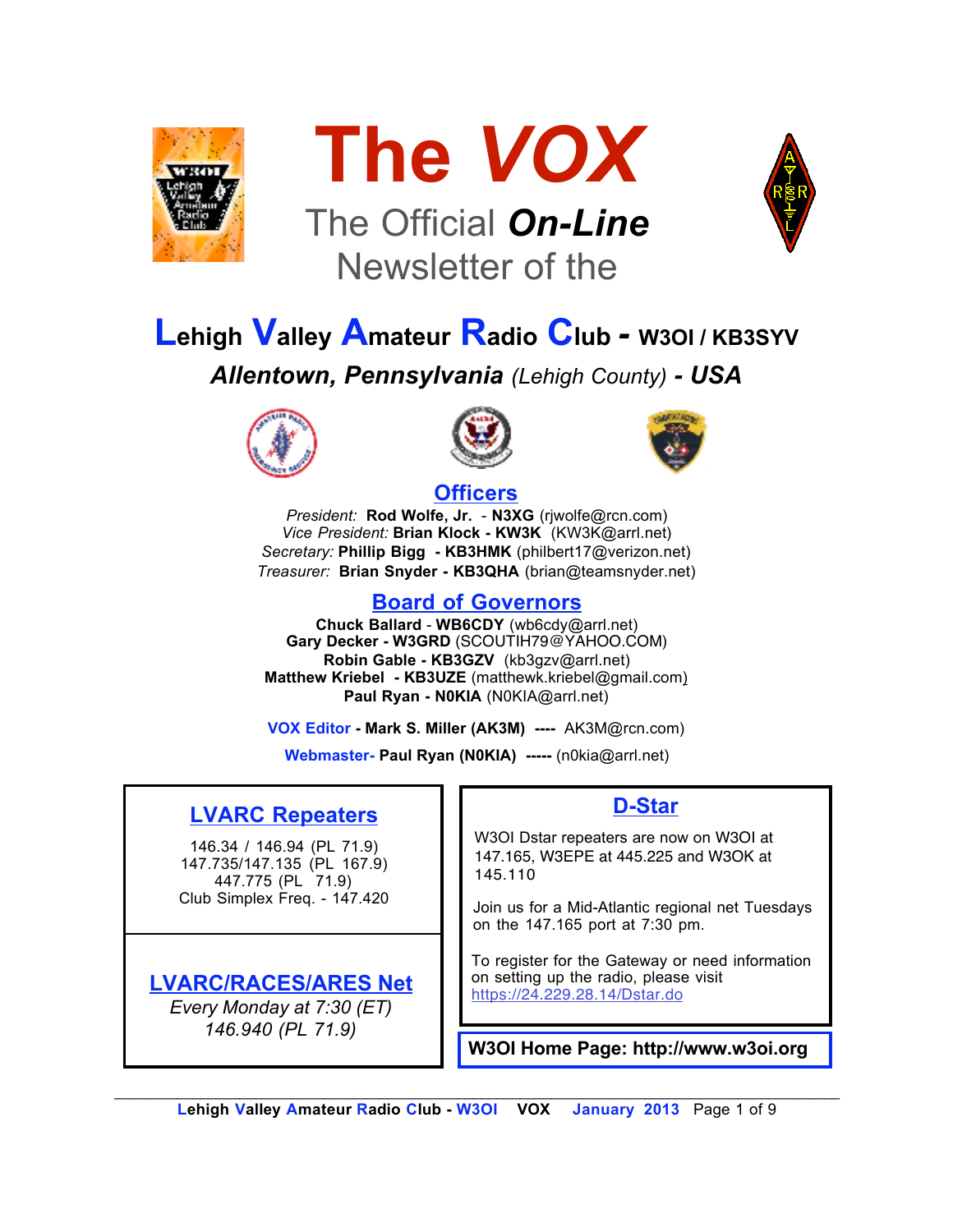## January 2013 Contents





## *A Happy and Prosperous 2013!*

**Newsletter submissions can be sent to Mark (AK3M) at AK3M@rcn.com**

**Your submissions can be text and/or graphics.**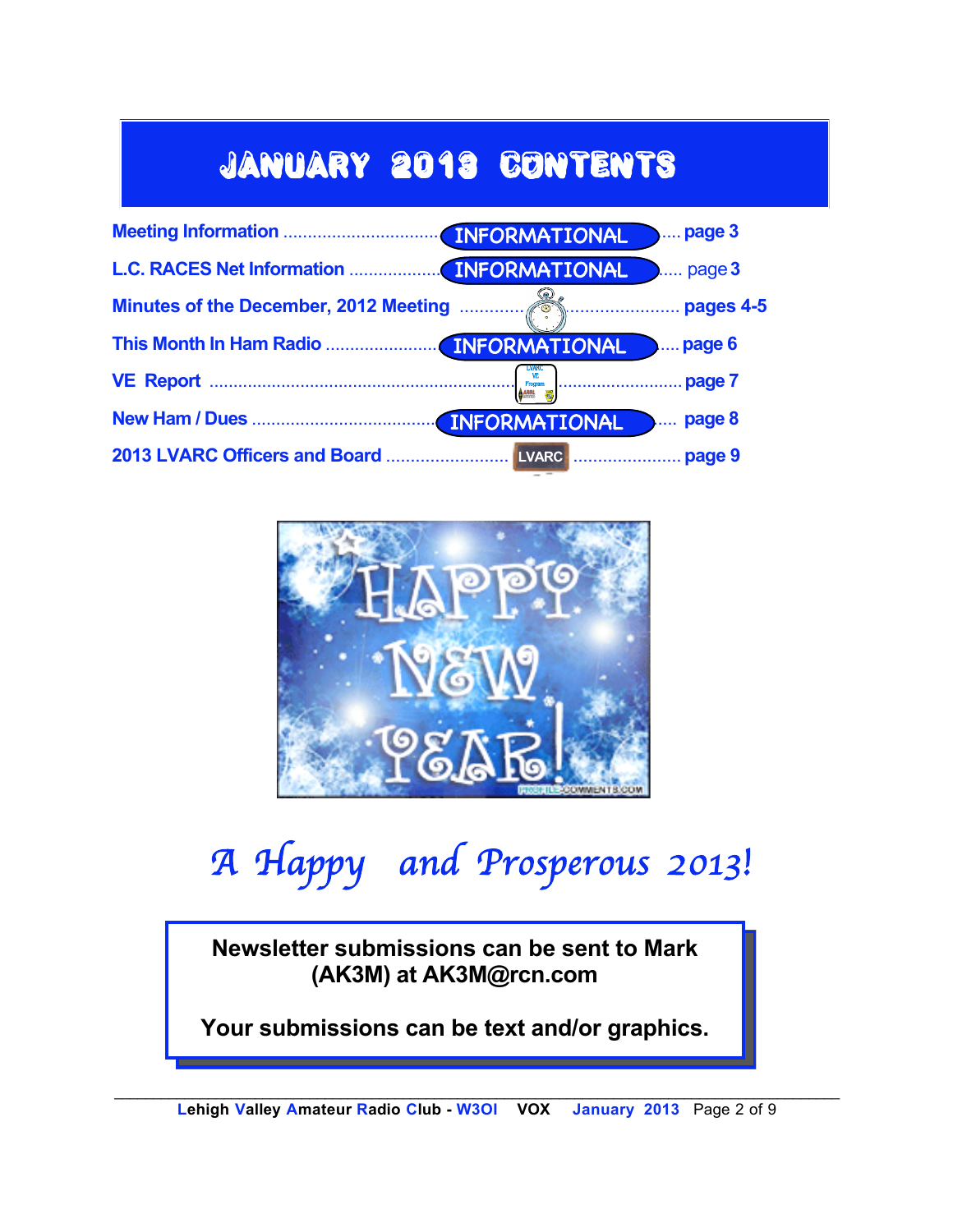

**The January, 2013 LVARC meeting will be held on January 8, 2013 at the Tri Clover Fire Company at 7:30.**

# **LVARC / RACES NET**

**Don't forget to check into the Monday Night LC/LVARC/RACES Net on 146.94 (PL 71.9) with an alternate frequency of 147.735/147.135 (PL 167.9) The Net begins at 7:30 pm local time (ET).** 

> *Many* **club announcements will be heard there !**

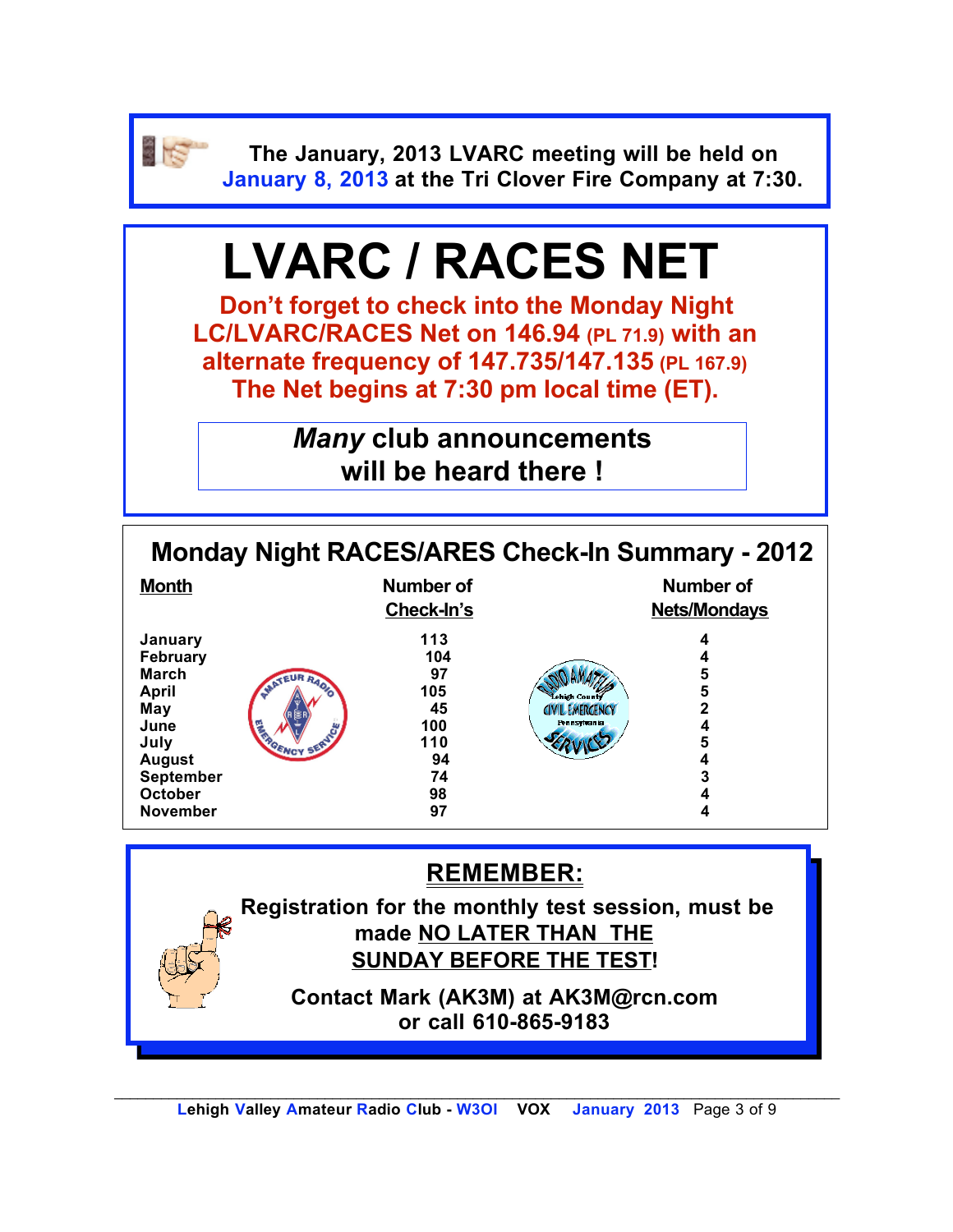### **Minutes of the December, 2012 LVARC Meeting** de - Phil (KB3HMK)

The meeting was called to order by President Wolfe at 1939 Hrs, (EST).

The meeting opened with the Pledge of Allegiance, and then a moment of silence was observed for Silent Keys.

There were a total of 19 members in attendance, and the club was joined by no guests. The following Board Members were present at the meeting: Rod – N3XG, Brian – KW3K, Phil – KB3HMK, Brian – KB3QHA, Paul – N0KIA, Robin – KB3GZV and Gary – N3GRD.

Corrections additions to the minutes: None Noted Approved by: Walt – KE3SP Second by: Gail – KB3RDB Carried (Y/N) Y

**Treasurer's Report** (Brian – KB3QHA)

Starting Balance: \$,3806.76

**Ending Balance: \$4,129.68**

Approved by: Carl – AA3IX Second by: Robin – KB3GZV Carried: (Y/N) Y

#### **Committee Reports:**

**Repeater**: No problems to report. No new update on the new 94 repeater from the county. **Program**: Tonight is the annual cookie cruncher and elections. The January program will be announced soon. If anyone has a topic that they would like to see done as a program, please let Rod know. If anyone would like to do a program, contact Rod.

**Volunteer Examiners:** One person tested and passed. Myles Bodisch is now KB3ZMA.

**Old Business:** Nothing to report

**New Business:** Due to unopposed positions for the officers and board this year, there is no need for an election. Rod asked for motion to elect all unopposed positions. Jeff (N3MFT) made the motion and Bruce (KB3FIH) seconded it. The motion passed. Rod asked for a motion to make a donation of \$50 to the American Red Cross for the use of room at there facilities. The VE test sessions are held there. Carl (AA3IX) made the motion and Paul (N0KIA) seconded it. The motion passed.

Rod asked for a motion to make a donation of \$100 to the Tri-Clover Fire Company for the use of the meeting room. Brian (KW3K) made the motion and it was seconded by Matt (KB3UZE). The motion passed.

(Minutes cont. on page 5)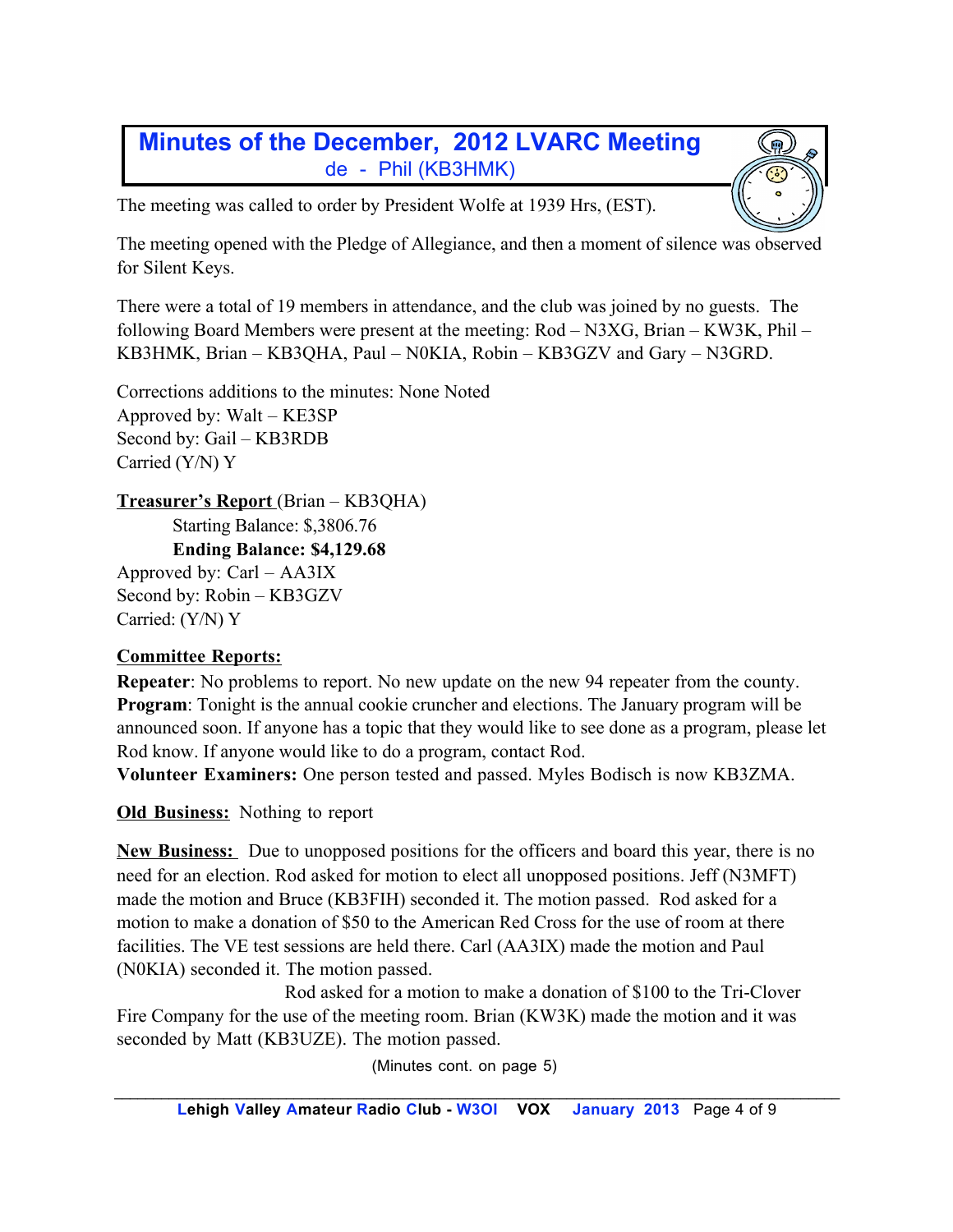(Minutes cont. from page 4)

Rod asked for a motion to reimburse him \$109.80 for the door prizes and the Pres Schuyler award. Paul (N0KIA) made the motion and it was seconded by Robin (KB3GZV). The motion passed.

If you know of anyone that is sick at home or in the hospital and needs a radio to let them get on the air, please contact Rod (N3XG).

Rod asked for a motion to change the regularly scheduled January meeting to the 2nd Tuesday of January. This is due to New Years Eve being the 1st Tuesday of January. Brian (KW3K) made the motion and Robin (KB3GZV) seconded it. The motion passed.

This years Pres Schulker award goes to Gary Decker (W3GRD) for his excellence in service through out the year.

Good of the Order: The radio raffle was ok. 100% of the profit went to the club. Due to hurricane Sandy giving the printer problems this year, the

Caty Fire Company could not do a holiday raffle this year. What they will be doing instead is a Tax Amnesty raffle. The drawing will be April 15, which happens to be Tax Day. This is a good way for the club to raise funds. More info will follow.

Gail (KB3RDB) took the general class test and passed.

Congratulations to Gail.

There are 2012 QST magazines in the back for anyone who wants them. Thank you Paul (N0KIA) for donating them.

**New member applicants**: Mike Zweifel New Members Motion to Accept by: Dave – N3GRH Second by: Paul – N0KIA Carried (Y/N) Y

The LVARC Monthly Business Meeting Closed at 2000 hrs, (EST.) Motion by: Brain – KW3K Second by: Gary – W3GRD In favor: Y Respectfully Submitted de KB3HMK, Secretary.

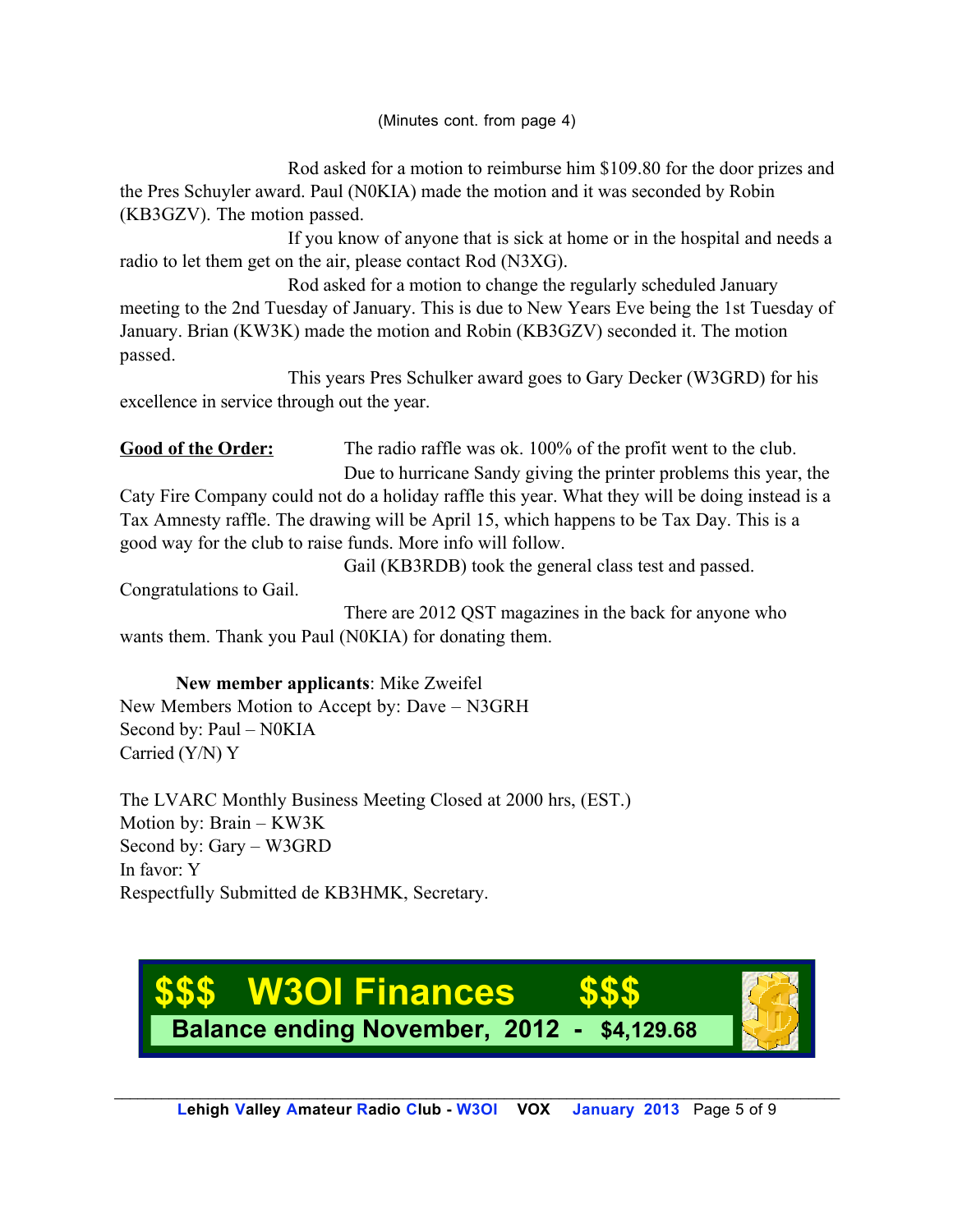

**Lehigh Valley Amateur Radio Club - W3OI VOX January 2013** Page 6 of 9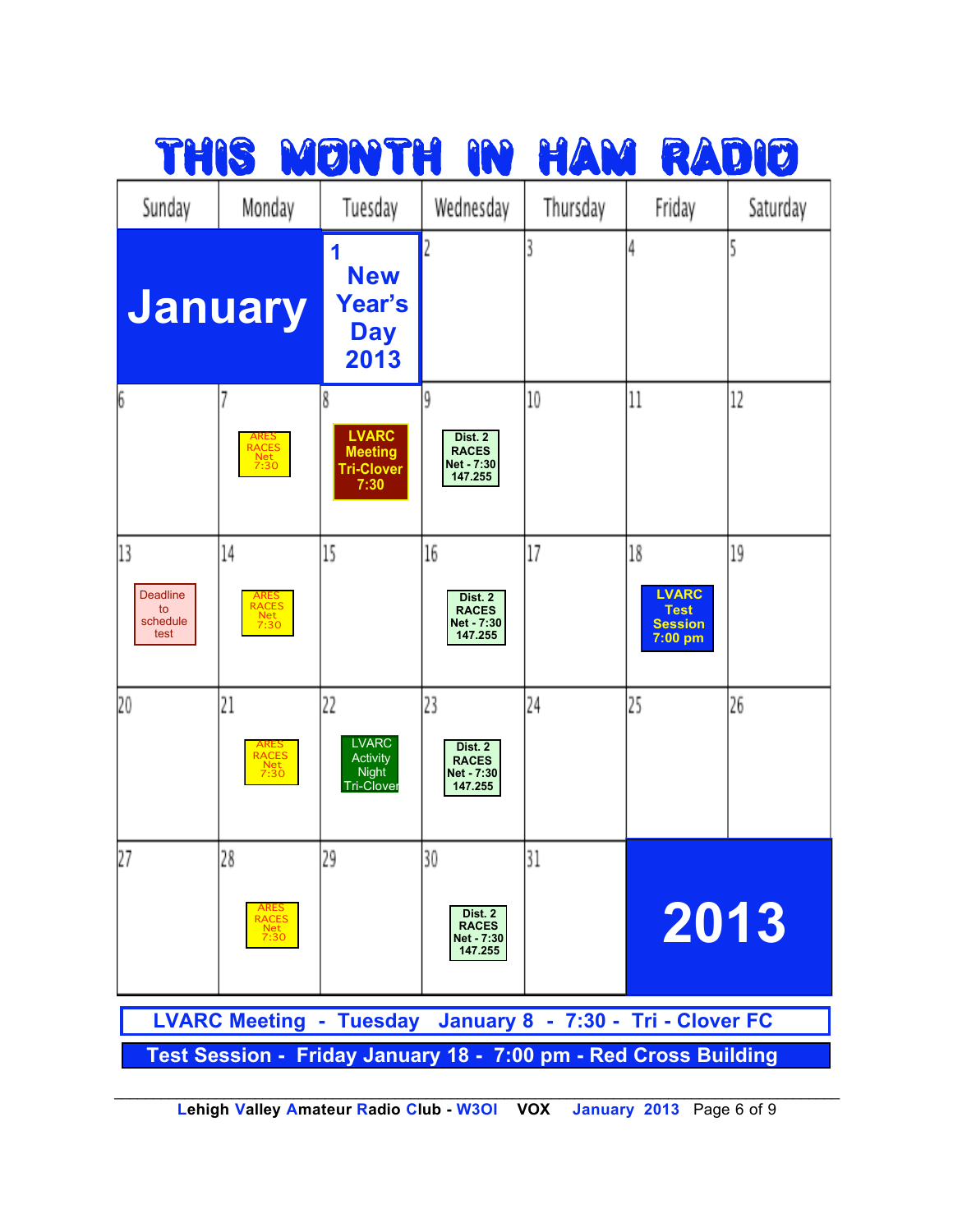### LVARC Activities/Events **Mark your Calendar PRINT, CLIP and POST**



 **Monday January 7 --- LC RACES/ARES Net - 7:30 pm (146.94) Tuesday January 8 --- LVARC Meeting (7:30 - Tri Clover FC) Sunday January 13 --- Deadline to schedule for license exam Monday January 14 --- LC RACES/ARES Net - 7:30 pm (146.94) Friday January 18 --- LVARC Test Session (Registration required) Monday January 21 --- LC RACES/ARES Net - 7:30 pm (146.94) Tuesday January 22 --- LVARC Activity Night (7:30 - Tri Clover FC) Monday January 28 --- LC RACES/ARES Net - 7:30 pm (146.94)**

**There may be additions and deletions to the above dates. Listen to the Monday Night Net, the newsletter and announcements at meetings for changes.**



US mail (5508 Hale Ave - Bethlehem, PA 18017). You can send pictures, diagrams or text. **The newsletter needs YOUR material to continue!**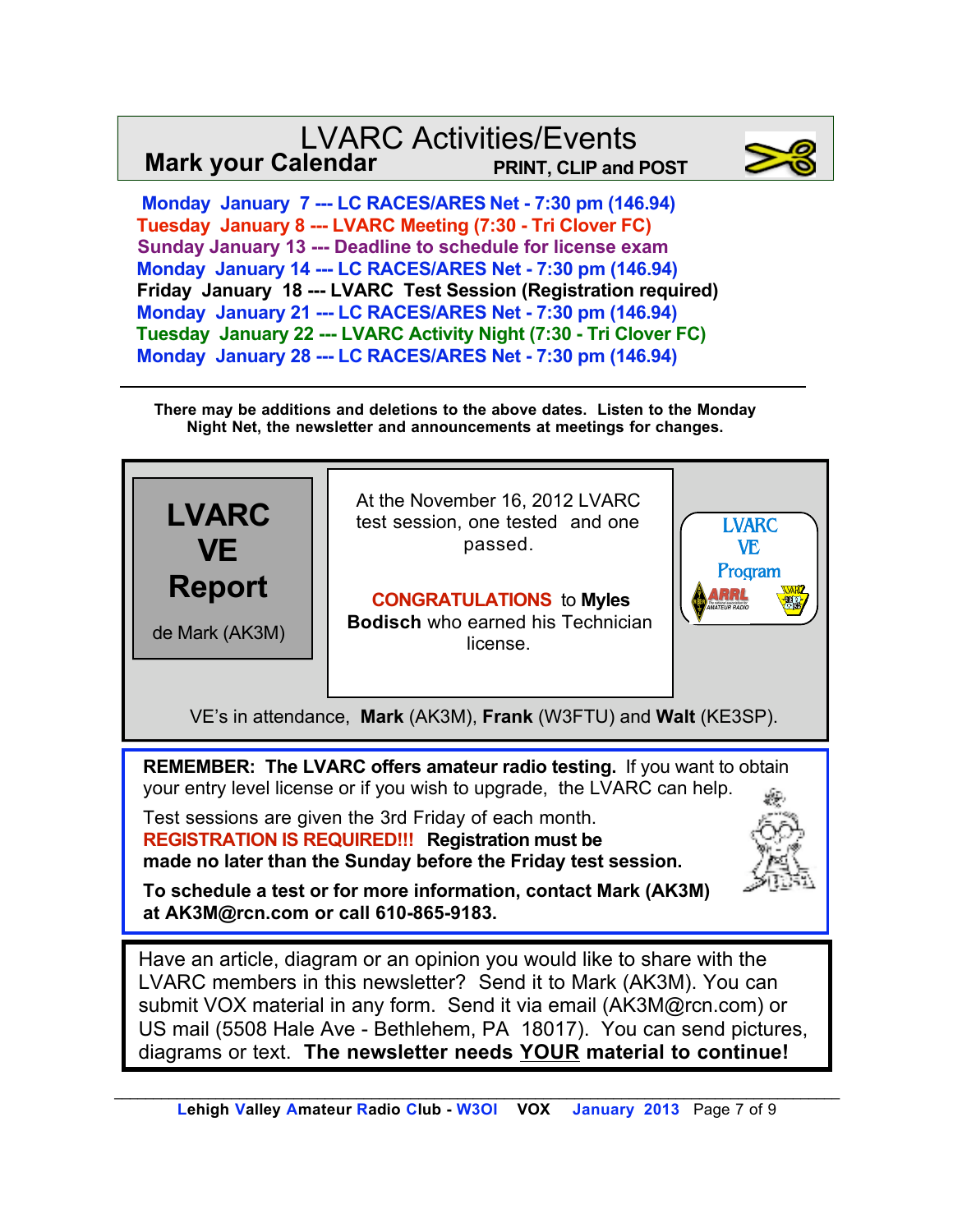

**Do your New Year's resolutions include submitting an article for YOUR club's newsletter or maybe volunteering for an ARES event in 2013?** 

The VOX can only survive with submissions from its readers, the LVARC members! Send your articles, pictures, diagrams to Mark (AK3M) at AK3M@rcn.com. Communications support for ARES activities can also only survive with your support! - *Mark* (AK3M)